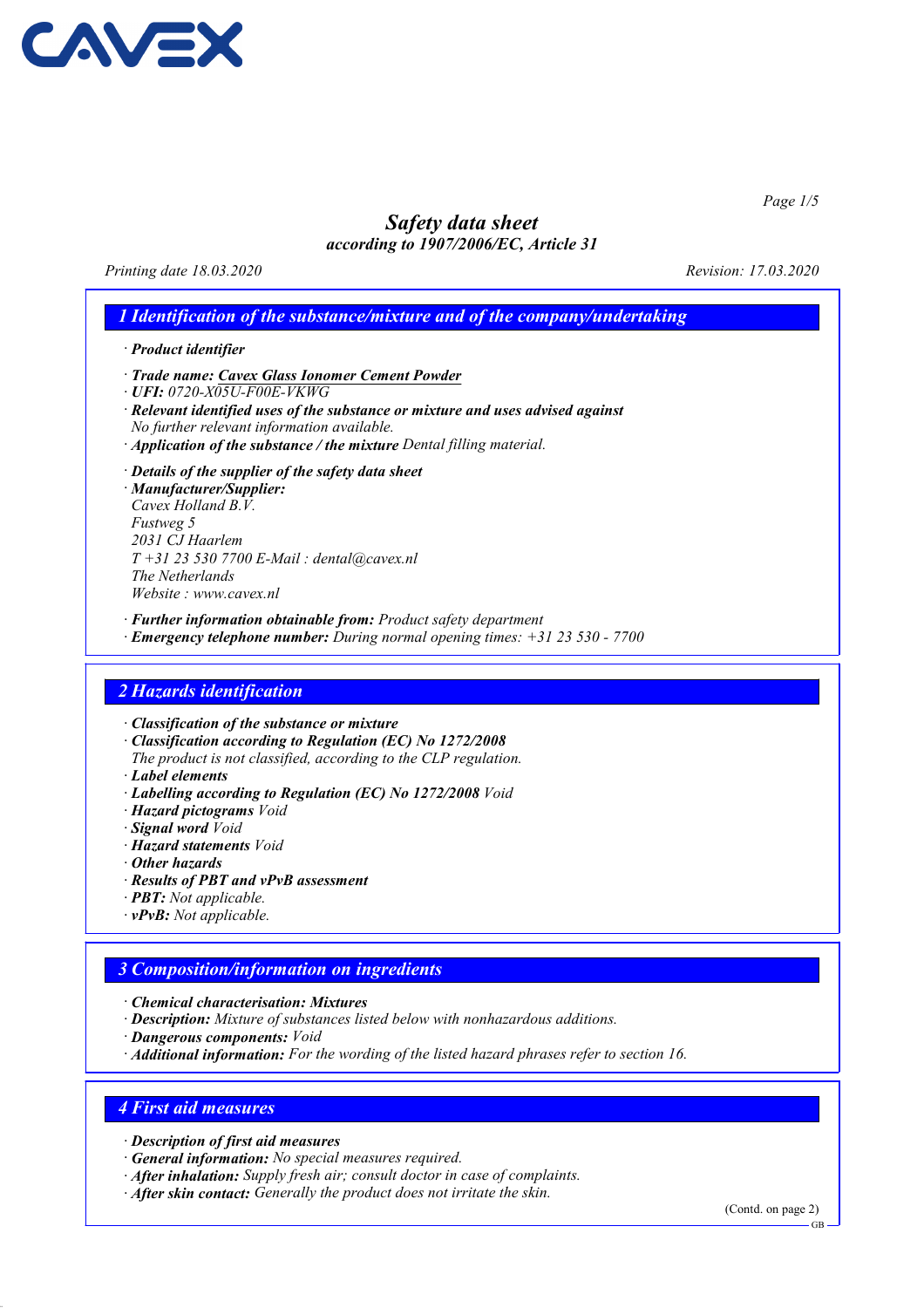Printing date 18.03.2020 Revision: 17.03.2020

(Contd. of page 1)

#### Trade name: Cavex Glass Ionomer Cement Powder

- · After eye contact: Rinse opened eye for several minutes under running water.
- · After swallowing: If symptoms persist consult doctor.
- · Information for doctor:
- · Most important symptoms and effects, both acute and delayed No further relevant information available.
- · Indication of any immediate medical attention and special treatment needed
- No further relevant information available.

# 5 Firefighting measures

- · Extinguishing media
- · Suitable extinguishing agents: Use fire extinguishing methods suitable to surrounding conditions.
- · Special hazards arising from the substance or mixture No further relevant information available.
- · Advice for firefighters
- · Protective equipment: No special measures required.

# 6 Accidental release measures

· Personal precautions, protective equipment and emergency procedures Not required.

- · Environmental precautions: No special measures required.
- · Methods and material for containment and cleaning up: Pick up mechanically.
- · Reference to other sections
- See Section 7 for information on safe handling.
- See Section 8 for information on personal protection equipment.
- See Section 13 for disposal information.

# 7 Handling and storage

- · Handling:
- · Precautions for safe handling No special measures required.
- · Information about fire and explosion protection: No special measures required.
- · Conditions for safe storage, including any incompatibilities
- · Storage:
- · Requirements to be met by storerooms and receptacles: No special requirements.
- · Information about storage in one common storage facility: Not required.
- · Further information about storage conditions: None.
- · Specific end use(s) No further relevant information available.

# 8 Exposure controls/personal protection

- · Additional information about design of technical facilities: No further data; see item 7.
- · Control parameters
- · Ingredients with limit values that require monitoring at the workplace:
- The product does not contain any relevant quantities of materials with critical values that have to be monitored at the workplace.
- · Additional information: The lists valid during the making were used as basis.
- · Exposure controls
- · Personal protective equipment:
- · General protective and hygienic measures:

The usual precautionary measures are to be adhered to when handling chemicals.

- · Respiratory protection: Not required.
- · Protection of hands:

The glove material has to be impermeable and resistant to the product/ the substance/ the preparation.

(Contd. on page 3)

GB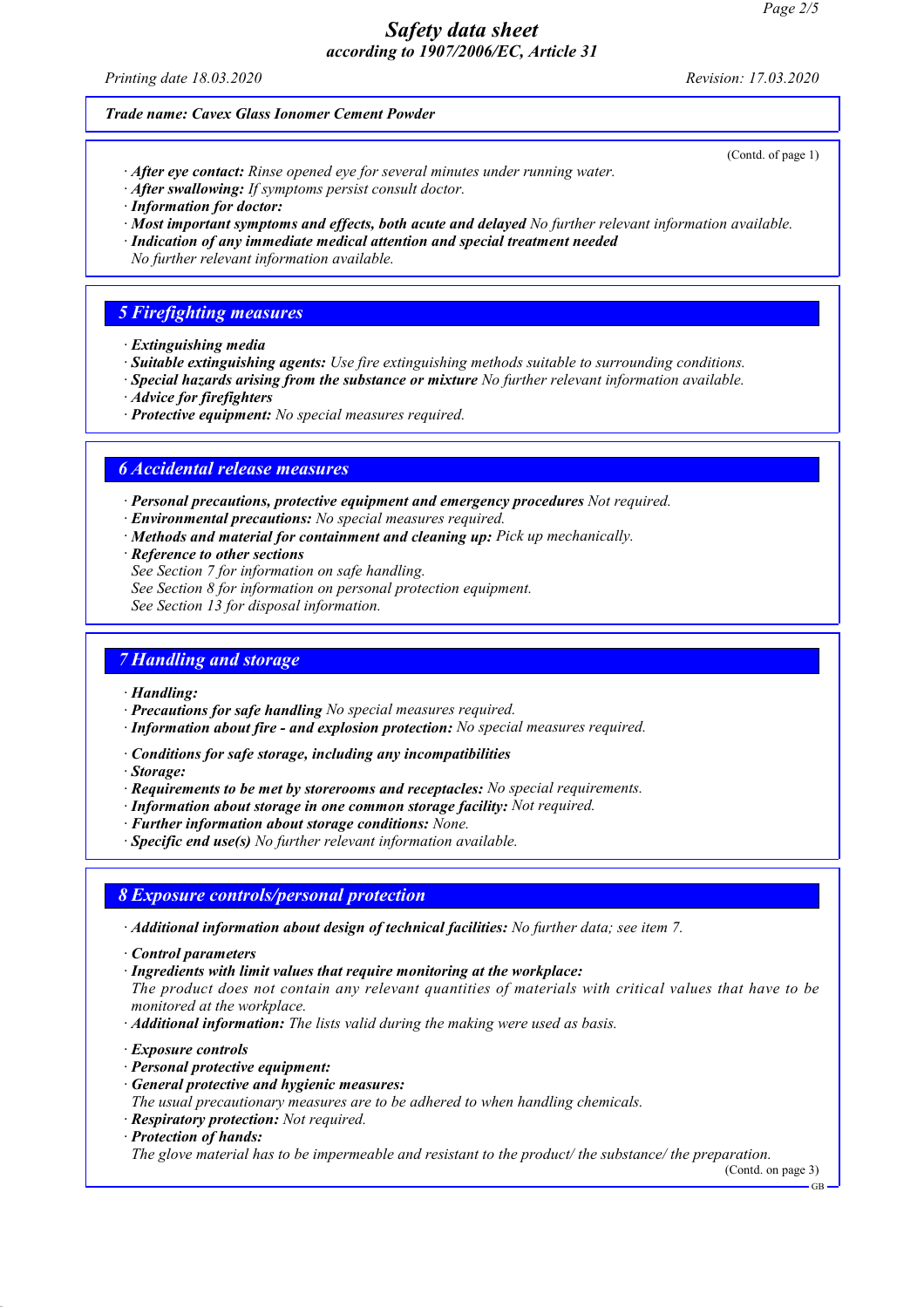Printing date 18.03.2020 Revision: 17.03.2020

#### Trade name: Cavex Glass Ionomer Cement Powder

(Contd. of page 2) Due to missing tests no recommendation to the glove material can be given for the product/ the preparation/ the chemical mixture.

Selection of the glove material on consideration of the penetration times, rates of diffusion and the degradation

· Material of gloves

The selection of the suitable gloves does not only depend on the material, but also on further marks of quality and varies from manufacturer to manufacturer. As the product is a preparation of several substances, the resistance of the glove material can not be calculated in advance and has therefore to be checked prior to the application.

· Penetration time of glove material

The exact break through time has to be found out by the manufacturer of the protective gloves and has to be observed.

· Eye protection: Not required.

| 9 Physical and chemical properties                      |                                               |  |
|---------------------------------------------------------|-----------------------------------------------|--|
| · Information on basic physical and chemical properties |                                               |  |
| <b>General Information</b>                              |                                               |  |
| $\cdot$ Appearance:                                     |                                               |  |
| Form:<br>Colour:                                        | Solid<br>White                                |  |
| Odour:                                                  | <i><b>Odourless</b></i>                       |  |
| <b>Odour threshold:</b>                                 | Not determined.                               |  |
| $\cdot$ pH-value:                                       | Not applicable.                               |  |
|                                                         |                                               |  |
| Change in condition<br>Melting point/freezing point:    | Undetermined.                                 |  |
| Initial boiling point and boiling range: Undetermined.  |                                               |  |
| · Flash point:                                          | Not applicable.                               |  |
|                                                         | Not determined.                               |  |
| · Flammability (solid, gas):                            |                                               |  |
| · Decomposition temperature:                            | Not determined.                               |  |
| · Auto-ignition temperature:                            | Product is not selfigniting.                  |  |
| · Explosive properties:                                 | Product does not present an explosion hazard. |  |
| · Explosion limits:                                     |                                               |  |
| Lower:                                                  | Not determined.                               |  |
| <b>Upper:</b>                                           | Not determined.                               |  |
| · Vapour pressure:                                      | Not applicable.                               |  |
| $\cdot$ Density:                                        | Not determined.                               |  |
| · Relative density                                      | Not determined.                               |  |
| · Vapour density                                        | Not applicable.                               |  |
| $\cdot$ Evaporation rate                                | Not applicable.                               |  |
| · Solubility in / Miscibility with                      |                                               |  |
| water:                                                  | Insoluble.                                    |  |
| · Partition coefficient: n-octanol/water:               | Not determined.                               |  |
| · Viscosity:                                            |                                               |  |
| Dynamic:                                                | Not applicable.                               |  |
| Kinematic:                                              | Not applicable.                               |  |
| · Solvent content:                                      |                                               |  |
| <b>Solids content:</b>                                  | 100.0%                                        |  |
|                                                         | (Contd. on page 4)                            |  |

GB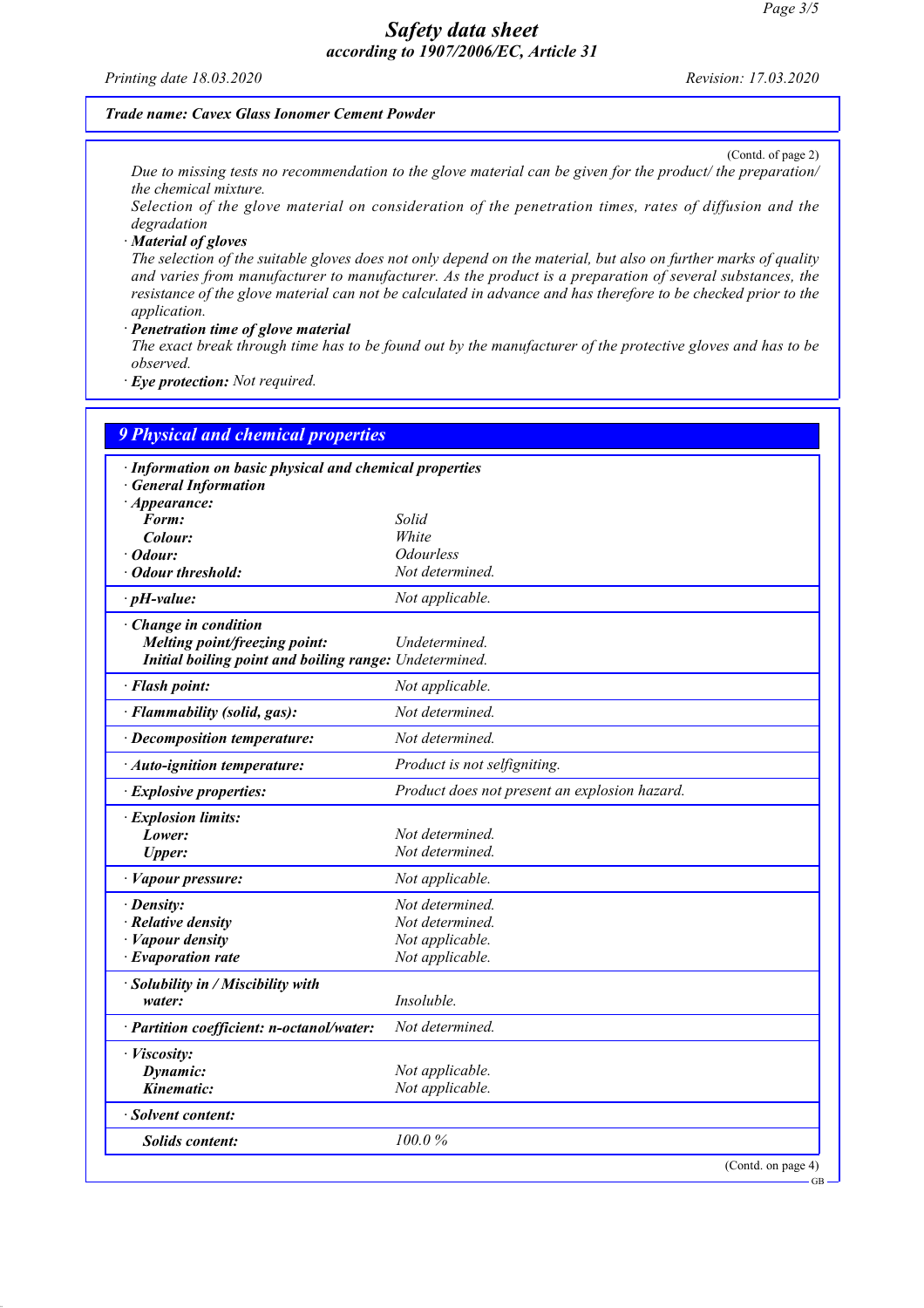Printing date 18.03.2020 Revision: 17.03.2020

(Contd. of page 3)

#### Trade name: Cavex Glass Ionomer Cement Powder

 $\cdot$  Other information  $\cdot$  No further relevant information available.

# **10 Stability and reactivity**

- · Reactivity No further relevant information available.
- · Chemical stability
- · Thermal decomposition / conditions to be avoided: No decomposition if used according to specifications.
- · Possibility of hazardous reactions No dangerous reactions known.
- · Conditions to avoid No further relevant information available.
- · Incompatible materials: No further relevant information available.
- · Hazardous decomposition products: No dangerous decomposition products known.

# 11 Toxicological information

- · Information on toxicological effects
- · Acute toxicity Based on available data, the classification criteria are not met.
- · Primary irritant effect:
- · Skin corrosion/irritation Based on available data, the classification criteria are not met.
- · Serious eye damage/irritation Based on available data, the classification criteria are not met.
- · Respiratory or skin sensitisation Based on available data, the classification criteria are not met.
- · CMR effects (carcinogenity, mutagenicity and toxicity for reproduction)
- · Germ cell mutagenicity Based on available data, the classification criteria are not met.
- · Carcinogenicity Based on available data, the classification criteria are not met.
- · Reproductive toxicity Based on available data, the classification criteria are not met.
- $\cdot$  **STOT-single exposure** Based on available data, the classification criteria are not met.
- $\cdot$  **STOT-repeated exposure** Based on available data, the classification criteria are not met.
- · Aspiration hazard Based on available data, the classification criteria are not met.

#### 12 Ecological information

- · Toxicity
- · Aquatic toxicity: No further relevant information available.
- · Persistence and degradability No further relevant information available.
- · Behaviour in environmental systems:
- · Bioaccumulative potential No further relevant information available.
- · Mobility in soil No further relevant information available.
- · Additional ecological information:
- · General notes: Not hazardous for water.
- · Results of PBT and vPvB assessment
- · PBT: Not applicable.
- $\cdot$  **vPvB:** Not applicable.
- · Other adverse effects No further relevant information available.

# 13 Disposal considerations

- · Waste treatment methods
- · Recommendation Smaller quantities can be disposed of with household waste.
- · Uncleaned packaging:
- · Recommendation: Disposal must be made according to official regulations.

(Contd. on page 5)

GB